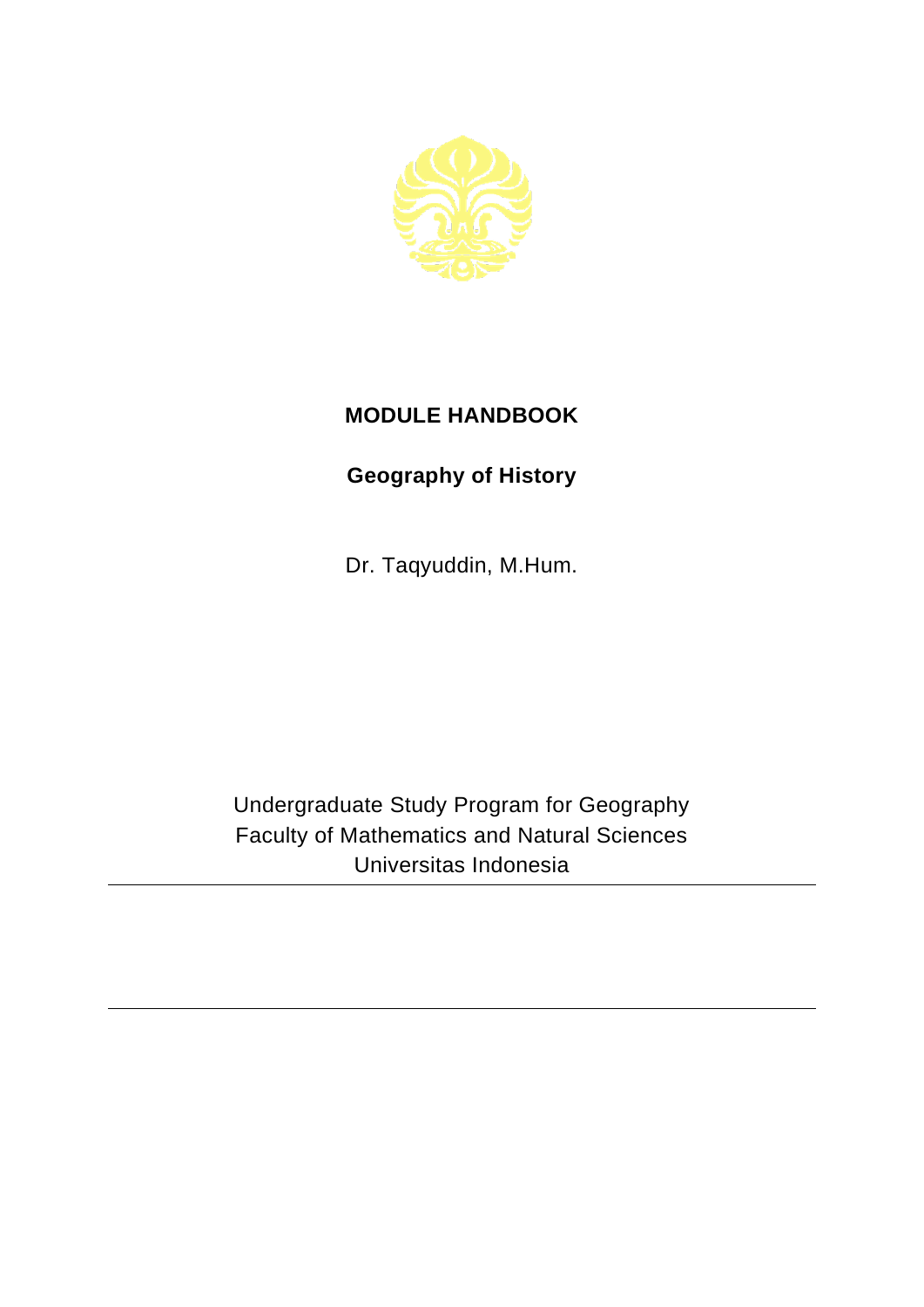| Module designation                                                 | Geography of History                                                                                                                                                                                                                                                                                                                                                                                                                                                                                                                                                                                                                                                                                                                                                                                                                                                                                                        |
|--------------------------------------------------------------------|-----------------------------------------------------------------------------------------------------------------------------------------------------------------------------------------------------------------------------------------------------------------------------------------------------------------------------------------------------------------------------------------------------------------------------------------------------------------------------------------------------------------------------------------------------------------------------------------------------------------------------------------------------------------------------------------------------------------------------------------------------------------------------------------------------------------------------------------------------------------------------------------------------------------------------|
| Semester(s) in which the module is<br>taught                       | Sixth (6th) Semester                                                                                                                                                                                                                                                                                                                                                                                                                                                                                                                                                                                                                                                                                                                                                                                                                                                                                                        |
| Person responsible for the module                                  | Dr. Taqyuddin, M.Hum.                                                                                                                                                                                                                                                                                                                                                                                                                                                                                                                                                                                                                                                                                                                                                                                                                                                                                                       |
| Lecturer                                                           | Dr. Taqyuddin, M.Hum.<br>1.                                                                                                                                                                                                                                                                                                                                                                                                                                                                                                                                                                                                                                                                                                                                                                                                                                                                                                 |
| Language                                                           | Bahasa Indonesia                                                                                                                                                                                                                                                                                                                                                                                                                                                                                                                                                                                                                                                                                                                                                                                                                                                                                                            |
| Relation to curriculum                                             | Elective                                                                                                                                                                                                                                                                                                                                                                                                                                                                                                                                                                                                                                                                                                                                                                                                                                                                                                                    |
| Teaching methods                                                   | Student-centered Learning and combination with Cooperative Learning                                                                                                                                                                                                                                                                                                                                                                                                                                                                                                                                                                                                                                                                                                                                                                                                                                                         |
| Workload (incl. contact hours, self-<br>study hours)               | 1.<br>Lectures: 100 minutes per week per semester<br>2.<br>Assignment: 120 minutes per week per semester<br>Independent study: 120 minutes per week per semester<br>3.<br>Minutes x weeks x semester: 340 x 14 x 1 = 4760 minutes per<br>4.<br>semester<br>5.<br>Midterm Examination: 100 minutes per semester<br>6.<br>Final Examination: 100 minutes per semester<br>Total workload per semester: 4950 minutes / 82 hours 40 minutes<br>7.                                                                                                                                                                                                                                                                                                                                                                                                                                                                                |
| Credit points                                                      | $2$ (Two)                                                                                                                                                                                                                                                                                                                                                                                                                                                                                                                                                                                                                                                                                                                                                                                                                                                                                                                   |
| Required and recommended pre-<br>requisites for joining the module | Spatial Organization of Human Activities<br>1.                                                                                                                                                                                                                                                                                                                                                                                                                                                                                                                                                                                                                                                                                                                                                                                                                                                                              |
| Module objectives/intended learn-<br>ing outcomes                  | Able to study and analyze the basic principles and analysis of historical<br>data in space, identify, validate, and assess the needs, benefits, and uses<br>of historical geographic data (with a spatial point of view) as a spatial<br>analysis material and reflection of cultural promotion                                                                                                                                                                                                                                                                                                                                                                                                                                                                                                                                                                                                                             |
| Content                                                            | Introduction to Historical Geography<br>1.<br>The basic data source of geography history<br>2.<br>3.<br>Historical mapping from secondary and primary data and<br>supporting data<br>Indonesian History: Geography Background (Strategic Location,<br>4.<br>Climate, Islands Country and Natural Resources, Cultural Resources)<br>Natural science and disclosure of historical data<br>5.<br>The history of Indonesian culture and civilization is a poll culture of<br>6.<br>the Indonesian nation.<br>History of Migration of Humanity, Language History, Religion in<br>7.<br>Indonesia<br>Indonesian arts and technology history<br>8.<br>The history of the struggle for national unity and Indonesian<br>9.<br>independence<br>10. Reconstruction of the history of Indonesian culture as a lesson in<br>Indonesian civilization.<br>11. Spatial data mapping<br>12. Indonesian history with a spatial point of view |
| <b>Examination forms</b>                                           | $\overline{\phantom{a}}$                                                                                                                                                                                                                                                                                                                                                                                                                                                                                                                                                                                                                                                                                                                                                                                                                                                                                                    |
| Study and examination require-<br>ments                            | Group and Presentation Score (15%)<br>1.<br>Individual Score (25%)<br>2.<br>Mid Examination (30%)<br>3.<br>Final Examination (30%)<br>4.<br>5.                                                                                                                                                                                                                                                                                                                                                                                                                                                                                                                                                                                                                                                                                                                                                                              |